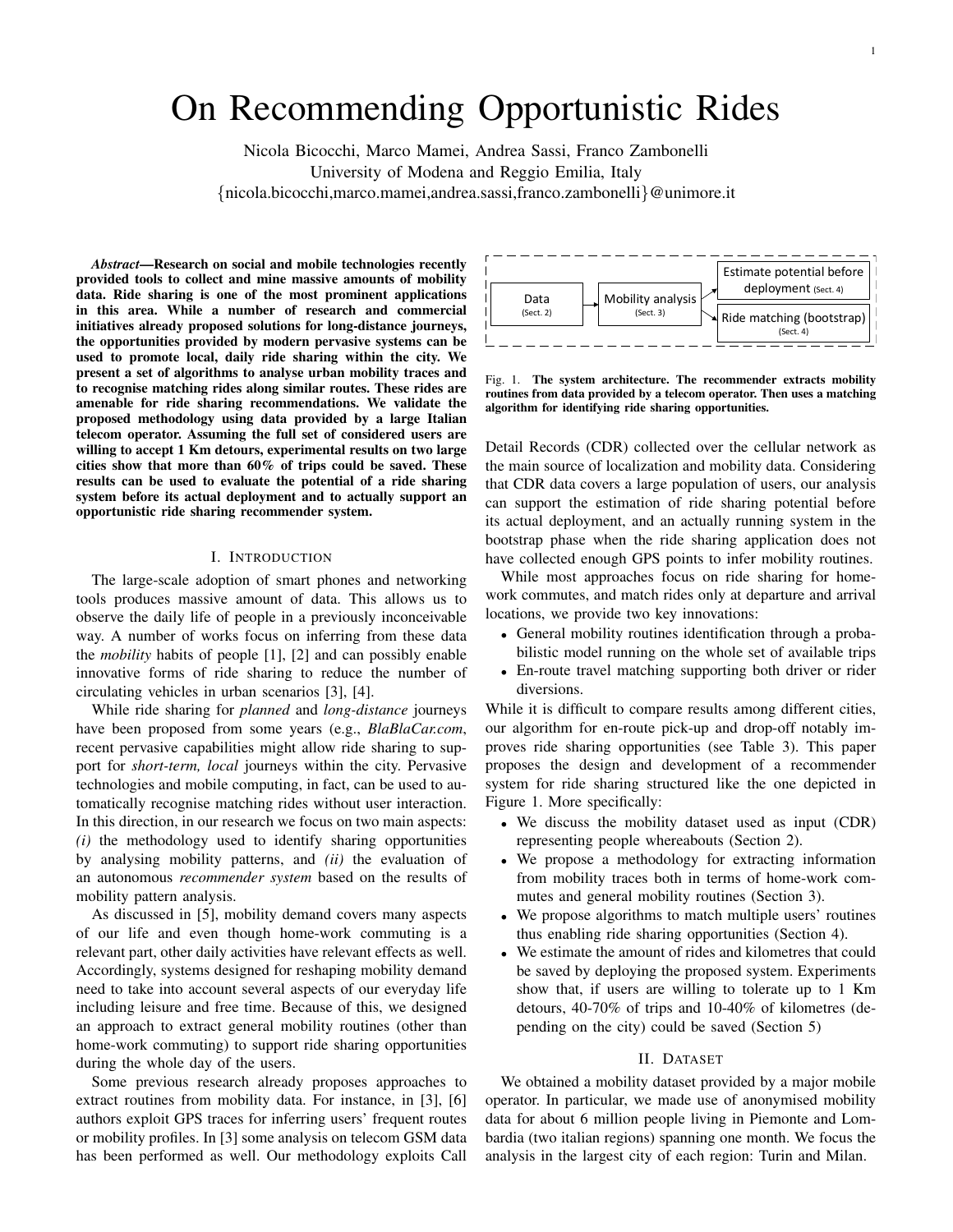#### TABLE I

THE TABLE SHOWS THE STRUCTURE OF THE DATASET WE USED. USERS SENDING OR RECEIVING CALLS OR TEXT MESSAGES ARE RECORDED AS ONE RECORD COMPRISING THE USER (HASHED) ID, THE MMC (MOBILE COUNTRY CODE), THE TIMESTAMP, THE CODE OF THE CELL TOWER, ITS GEOGRAPHICAL COORDINATES AND COVERAGE RADIUS

| User | <b>MMC</b> | <b>Timestamp</b> | <b>Tower</b> | X.Y          | <b>Radius</b> |
|------|------------|------------------|--------------|--------------|---------------|
| 3a   | 223        | 7355286          | 121          | (42.2, 13.7) | 550           |
| 3a   | 223        | 7355565          | 128          | (42.2, 13.8) | 400           |
| 3a   | 223        | $\cdots$         | $\cdots$     |              | $\cdots$      |

Mobility data is represented by Call Detail Records (CDRs) and Mobility Management (MM) procedure messages (i.e., International Mobile Subscriber Identity – IMSI – attach/detach and Location Update). CDRs are continuously collected from mobile networks for billing purposes. A CDR is generated each time a phone sends or receives calls or text messages. The IMSI procedure marks the phone device as attached or detached to the mobile network when the device is switched on or the SIM is inserted.

CDRs and MMs messages are collected from network interfaces through specific sensors. CDR data represent the location of the phone's owner over time approximated to the antennas' radius. Table I shows an exemplary CDR record. Each record is composed by the user id (anonimized), the MCC (Mobile Country Code) representing the country where the SIM card has been activated, the timestamp, the code of the network antenna and its coverage. It is worth mentioning that we do not estimate cells' coverage with Voronoi tessellation. Instead, we represent a cell with a circle (i.e., center and radius) [7]. We used this representation for three principal reasons: *(i)* the dataset we used actually describes cell's coverage with circles. This form efficiently approximates the accepted model with sectored cells of 120-degrees. *(ii)* This representation naturally deals with overlapping cells covering the area of events (overlapping cells are - by definition - avoided by Voronoi tessellation). *(iii)* From a computation perspective, it is easier to deal with cells modeled as circles than polygons.

In Figure 2(a) we show the cumulative density function (CDF) of the average number of CDR events produced by users every day. Indeed, a large portion of users produces a significant amount of CDR events. Specifically, the most active 10% records more than 10 CDR events per day allowing finegrained mobility tracking. Figure 2(b) illustrates, instead, the CDF of the radius of gyration. It is a simple parameter defining the displacement of the user positions from the centroid. It is given by:  $r_g = \sqrt{\frac{1}{n} \sum_{i=1}^{n} (p_i - p_{centroid})^2}$  where  $p_i$ represents the  $i^{th}$  position recorded for the user and  $p_{centroid}$ is the center of mass of the user's recorded displacements obtained by:  $p_{centroid} = \frac{1}{n} \sum_{i=1}^{n} (p_i)$ . It is worth noticing that the first quartile usually associates with sedentary people with  $r_g < 5Km$ . The most of the distribution  $(25^{th} - 75^{th})$ percentiles might be associated with people living in cities because peri-urban areas of major Italian cities frequently have a radius around 15km. Users beyond the  $75<sup>th</sup>$  percentile are, instead, considered as commuters. Figure 2(c) shows the CDF of the cell radius for the cities under analysis, this implicitly defines users' localization accuracy *if* they would generate



Fig. 2. CDF of: (a) average number of (daily) CDR. (b) radius of gyration. (c) cell radius. (d) cell radius of CDR actually produced by users.

CDRs uniformly among cells. Figure 2(d) shows the CDF of the cell radius according to their actual use by the people (i.e., the CDF of the cell radius of the generated CDRs). Considering this latter measure as best reflecting localization accuracy, it is possible to see that half of the localizations have a radius below 700m and 90% are within 1.5Km. Although CDR localization is less accurate than GPS, the error margins are still compatible with acceptable possible detours by drivers and pedestrians. In general, the characteristics of CDR data make it useful to support before-deployment evaluation (i.e., before having a mobile app deployed) and possibly at application's bootstrap phase. After that, GPS traces collected by the ride sharing app will likely outperform CDR data.

#### III. MOBILITY ANALYSIS

Mobility analysis is key for autonomous ride sharing system because of its ability of predicting where a user is heading. On the other hand, it also allows the prediction of mobility routines where data is missing (if on a given day, the user does not use his/her phone the system does not have any information about the user's whereabouts. Nevertheless, via pattern analysis, it can infer user's mobility on the basis of past behaviours).

## *A. Home-Work Routines*

In this section, we describe: *(i)* how we extract home and work locations; *(ii)* how we evaluate the precision of the obtained results. For each user, we identify the average commuting hours and her daily routines.

*1) Identification:* In identifying home-work locations, we adopted a clustering method similar to the one presented in [8], [9], [10] considering all the mobility events of each user (see Figure 3). (1) For each user, CDR events are collected. (2) Events are then spatially clustered for identifying geographical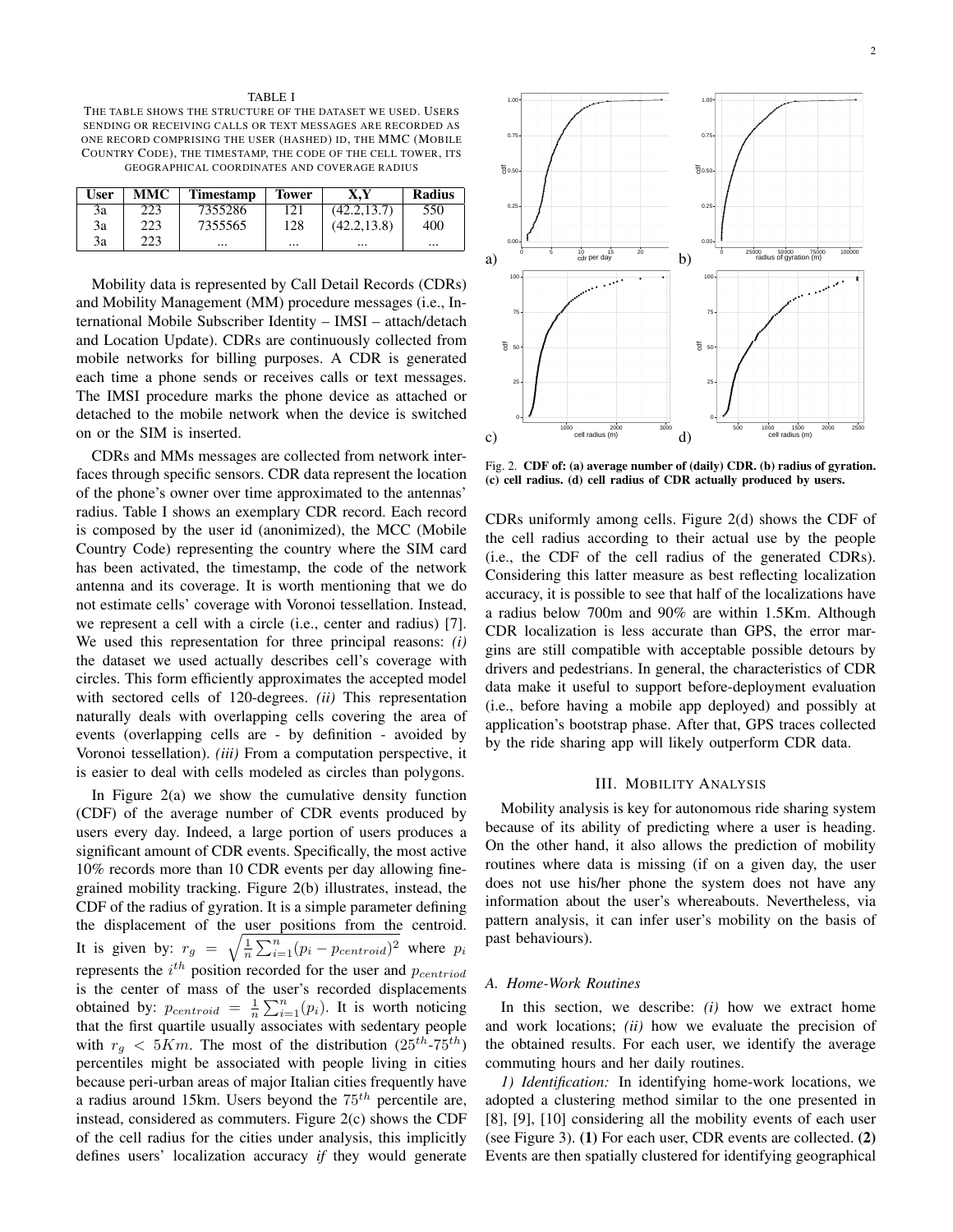

Fig. 4. Log-Log plot showing the correlation between the number of residents in different municipalities as measured by our approach and by the national census. (a) In Piemonte. (b) In Lombardia.



Fig. 3. Relevant places' identification (i.e., home and work). (1) Selection of CDR events for each user. (2) Spatial clustering of CDR events. (3) CDR events weighing considering both day, time and events nearby. (4) Home and Work identification with the most weighted clusters.

areas. (3) Then, clusters are weighted by taking into account of the number of days in which the user visited them. (4) The centers of the most weighted clusters are finally labelled as home and work places. In particular:

Clustering. Due to the design of the mobile network, geographic areas often host multiple cells. As a consequence, events produced around the same place might actually be associated with different cells. Unfortunately, this approach might lead to the misrecognition of relevant places. For example, users calling from specific places might scatter their traces among several cells. Each one of these cells will receive only a portion of events, thus resembling a less frequented place. To avoid this fragmentation process, we spatially aggregated events by making use of an agglomerative algorithm based on geographic distance [11].

We selected this specific algorithm for the following reasons: *(i)* those algorithms (e.g., Spectral Clustering, K-Means) requiring the number of searched clusters are inadequate because CDR events can be spread over large areas and an unpredictable number of clusters. *(ii)* Density-based algorithms (e.g., SOM, DBScan) do not suffer this issue solve but do not naturally limit the clusters' size [11]. Constraining the

clusters's size is relevant in this context because the number of cells that can be associated with specific positions is limited to the cells "around" that position. Considering our aim of clustering elements falling within a given radius from a given place, we decided to use agglomerative clustering algorithm. Weighting. For the sake of weighing the found clusters, we defined two time windows one ranging from 9pm to 6am and the other ranging from 11am to 4pm associated to "home" and "work" respectively.

We used these rather large fixed time window for two main reasons: *(i)* it is very simple, efficient and used in the majority of the state of the art [8], [9] *(ii)* as CDRs are rather sparse, approaches trying to learn user's home and work time from data could lead to overfitting. For each cluster, we also defined a "home-weight" and "work-weight" equal to the number of days in which the user produced one event at least. We reasonably assume that home and work places are candidate to be outliers in our weight distribution because they are visited almost every day.

**Thresholding.** We then computed mean  $\mu$  and standard deviation  $\sigma$  of the obtained weight distribution and empirically identified a threshold  $th = \mu + \sigma$  separating outliers from the rest of the clusters. Once a cluster is selected, we label the centroid of the cluster as home or work.

*2) Validation and Discussion:* Accuracy of home place identification has been evaluated by comparison with data from the national statistics office. We selected a sample of 10000 individuals and correlate the density of their homes with resident density from census-based information. Figure 4 shows correlation results for the two regions under study (the log-log scale has been used to reduce changes due to cities of different sizes). Considering a linear model and forcing the intercept to 0, we obtain a best fit:  $census = 369.6 \cdot telescope$ and  $census = 656.6 \cdot telephone$  (correlation coefficient around 0.9) for Piemonte and Lombardia respectively. Further results on the basis of a limited sample of test users (for whom groundtruth information were available) is reported in [10].

*3) Mobility Model:* On the basis of the identified home and work places, we can estimate the home-work commuting behavior of individuals. In this section we assume that user mobility can simply be approximated by two daily trips: one from home to work and another from work back to home.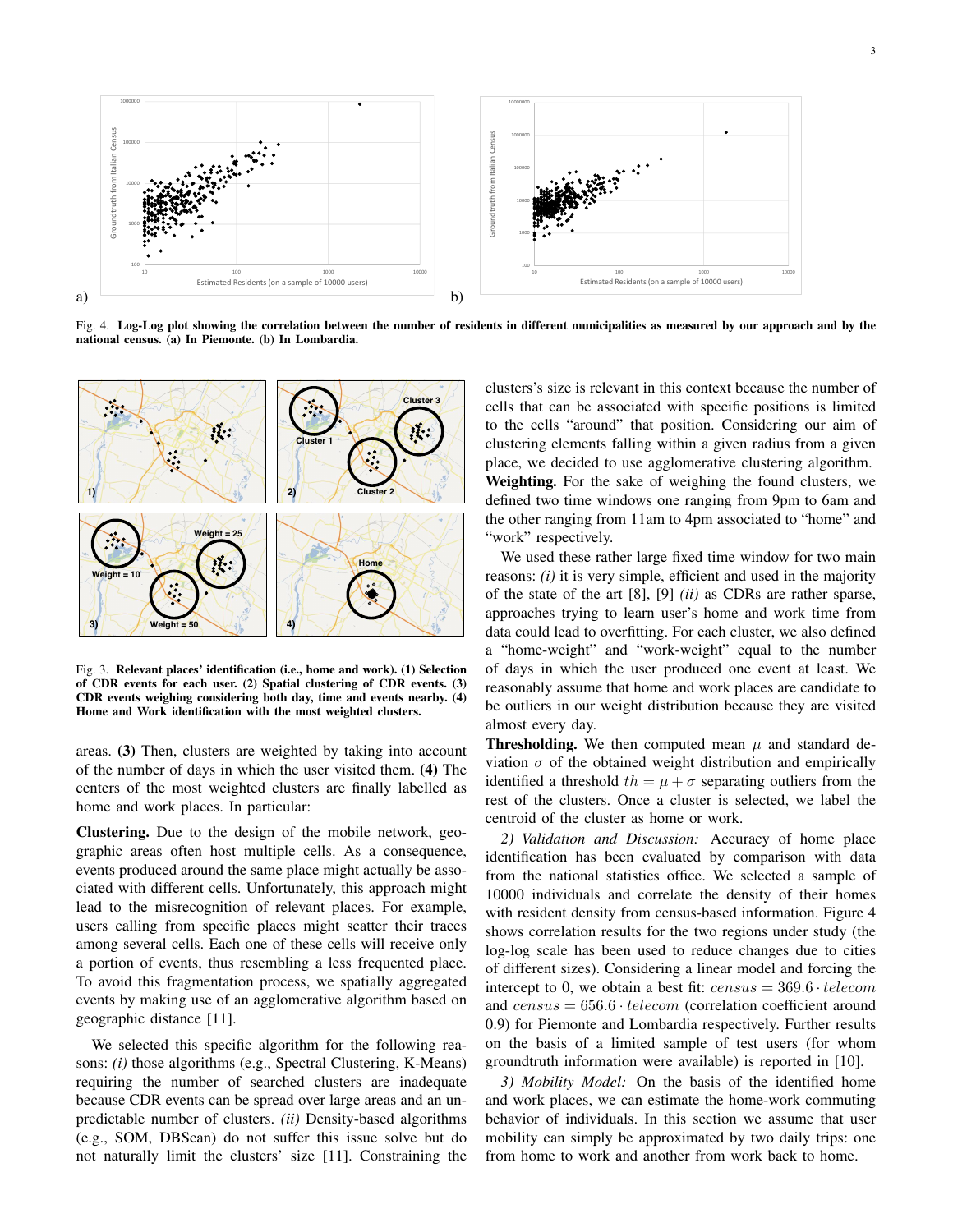For the home-to-work trip, for each user and for each day we considered the last CDR generated form the home location followed by a CDR from the work location. We average the time of the CDR from the home location to estimate departure time. We average the time of the CDR from the work location to estimate the arrival time. Vice versa, for the work-to-home trip, we average the last CDR time from work as departure time, the first CDR time from home as arrival time. Finally, we compute the actual path (*Route*) that connects the two locations, through a journey planner (i.e., http://www.graphhopper.com) constrained over the OpenStreetMap network.

Overall, each trip is described by a record with the fields: *Source Time*, *Source Location*, *Destination Time*, *Destination Location*, *Route*.

## *B. General Mobility Routines*

As presented in the introduction, there are many routines other than home-work commute that have an impact on the overall demand for mobility, e.g., shopping or leisure-related mobility. Therefore, systems aiming at reshaping mobility demand comprehensively have to take into account also other aspects of our whereabouts. Here, we discuss a topic modeling approach [12] extending home-work commute. These models identify routine characterizing the typical mobility of users.

*1) Routines Identification:* Following a procedure similar to [13], [14], we first represent users' mobility traces via bags of words (in which each word describes a single movement of a user – disregarding the temporal sequence of these movements). Then, the topic modeling algorithms (i.e., Latent Dirichlet Allocation - LDA) identifies repeating patterns and regularities in those words. Such patterns (called topics) describe users' typical mobility routines.

Bag of Words. For each user and for each day, we consider the sequence of all the users' CDRs. For each pair  $cdr<sub>i</sub>$  and  $cdr<sub>i</sub>(j = i+1)$ , we assign a trip from the center of the  $cdr<sub>i</sub>$  cell to the center of the  $cdr_i$  cell departing at time  $t_i$  and arriving at time  $t_j$  ( $t_i$  and  $t_j$  being the time of the  $cdr_i, cdr_j$  respectively). More specifically, we discretized both the location and the time of CDR: *(i)* We partitioned the region in a grid with square cells of 1Km side. Each CDR location is mapped to the corresponding cell, and the cell id is considered as the word location. *(ii)* We considered 24 time slots, one for each hour. As we will describe in the following, the reason for this spatiotemporal discretization, is to create enough *overlaps* in the bag of words to allow the LDA algorithms to detect routines.

The result of this process is a bag of words each comprising two location labels and two time labels. Each word also stores the actual geographic coordinates (without grid-based discretization) associated to that movement so as to precisely localize the CDRs locations, and to compute the distance (taking into account the road network) that is covered during the transition. The resulting *bag of words* is the input data structure for the LDA algorithm (see Figure 5).

LDA - Latent Dirichlet Allocation. LDA is a probabilistic generative model [12] used to cluster documents according to the word patterns (i.e., topics) they contain. LDA has two



Fig. 5. Bag of words representation. For each pair  $cdr<sub>i</sub>$  and  $cdr<sub>j</sub>$  (j =  $i + 1$ ) we define a word with the location of  $cdr_i$ , the location of  $cdr_i$ and the departing at time  $t_i$  and arriving at time  $t_j$  ( $t_i$  and  $t_j$  being the time of the  $cdr_i$ ,  $cdr_j$  respectively).



Fig. 6. The LDA model.  $w_{ij}$  are the specific elements in the bag of words. They are the only observable variables in the model.  $i \in [1, M]$  represents the document (day).  $j \in [1, N]$  represents the j-th word (movement) in the document.  $z_{ij}$  is the topic for the j-th word in document i. They are are modelled as multinomial distributions.  $\theta_i$  is the topic distribution for document (day) i,  $\phi_j$  is the topic distribution for word j. These variables are modelled with a Dirichlet distribution.  $\alpha$  and  $\beta$  are the parameters of the uniform Dirichlet priors.

key advantages compared to other clustering approaches (e.g., DBSCAN): *(i)* LDA is a mixed membership model allowing documents to be represented by multiple topics; *(ii)* Topics are represented as meaningful word distributions that are more easily interpretable [13].

We emphasize that we are not proposing an extension of the LDA model: we use it in a new way for identifying mobility routines and ride sharing opportunities thereof. LDA is based on the graphical model represented in Figure 6. A word  $w$ is the unit of observable data. It represent the movement of a user. *N* words describe a day of the user. Each user is described by *M* documents (i.e., days). Each day is represented as a mixture of topics z. Each topic is represented by the list of all possible words (i.e., movements) associated to the probability  $p(w|z)$  (i.e., topics are multinomial distributions over words). Therefore, for each day  $i$ , the probability of a word  $w_{ij}$  is given by  $p(w_{ij}) = \sum_{t=1}^{T} p(w_{ij} | z_{it}) p(z_{it}),$ where *T* is the number of topics.  $p(w_{ij} | z_{it})$  and  $p(z_{it})$  are modeled as multinomial distributions. Mixture parameters are modeled with Dirichlet distributions with parameters  $\alpha$  and  $\beta$ . In our settings, both parameters were set to 1 representing a uniform distribution. We use Gibbs sampling implemented in Mallet library(*http://mallet.cs.umass.edu*) to set the model parameters. Once the model parameters have been learnt, it is possible to rank z on the basis of  $p(d|z)$  (i.e., to extract the topics best describing the routines of a given day).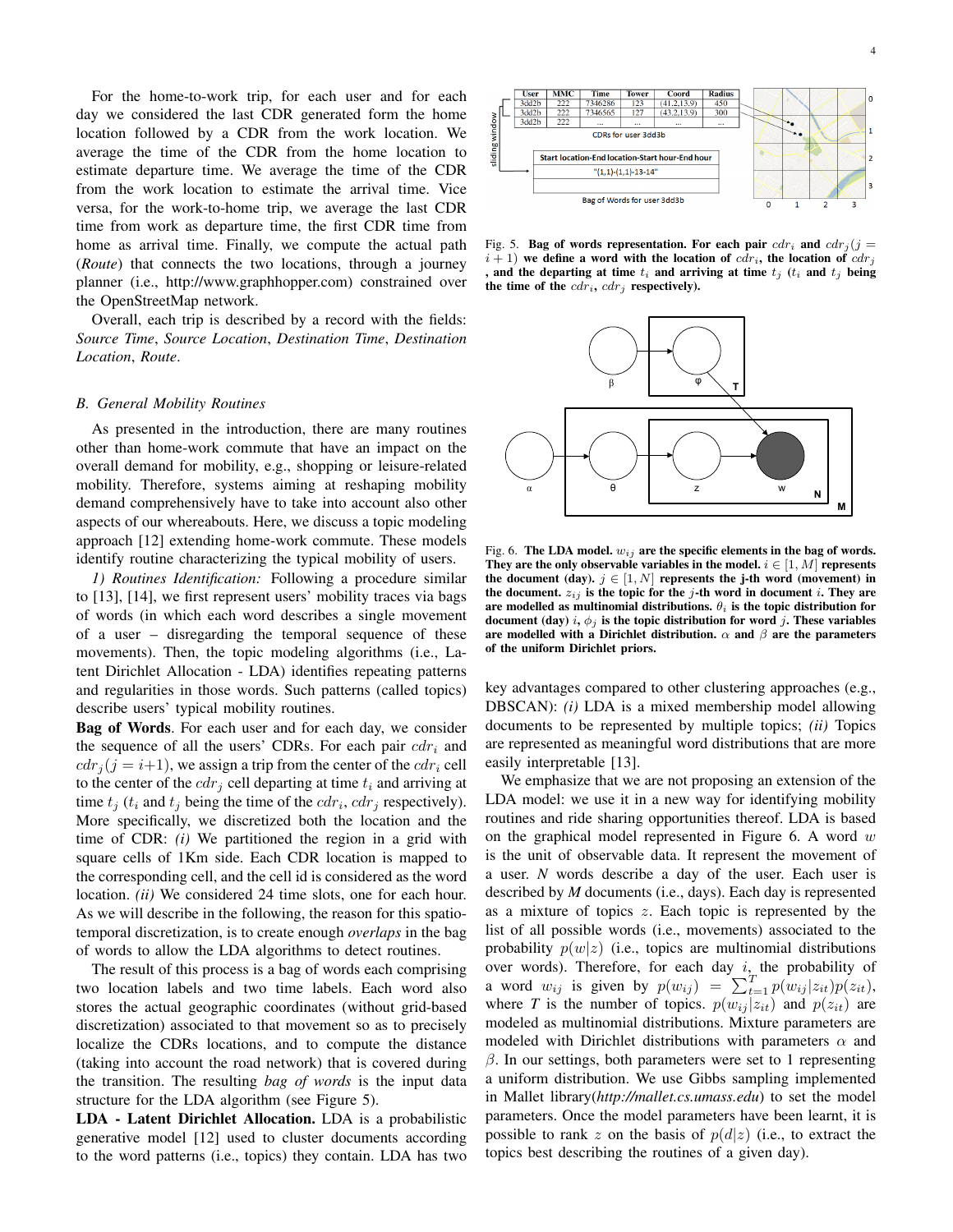

Fig. 7. LDA evaluation. Y axes shows the cumulative distribution function of the fraction of daily movements that are represented in the top words of the most probable topic., while on X axes is reported the distance (in meters) between the top 2 locations based on topics and home-work locations discovered with the agglomerative clustering approach.

*2) Validation and Discussion:* It is difficult to provide sound measures of the accuracy of the extracted topics because ground-truth information is missing (this is an open research question in topic modeling). Therefore, we test if the LDA model *generalizes* the home-work commute described in Section 2. For each user, we computed the home and work locations described in Section 2 with the two most probable locations extracted by LDA associated to events during the day (i.e., work) and during the night (i.e., home). Specifically, we measured the distance between them (see Figure 7). Results show that for more than 90% of the users, the distance between these points is less than 1 km, thus validating our approach.

*3) Mobility Model:* Once LDA topics have been identified, to create a mobility model of each user, for each day of the week, we computed  $p(w|d)$  as  $p(w|d) = \sum_{z} p(w|z)p(z|d)$ . This is the probability that a given trip (i.e., word) is going to happen on a given day. This model describes how each user tends to move from multiple locations that include *and* extend home and work places. We generate mobility routines for each user and for each day, in the form: *SourceTime*, *SourceLocation*, *DestinationTime*, *DestinationLocation*, *Route* by considering all the words with a probability grater than a certain threshold, taking place at not-overlapping times. In our experiments we used  $p = 0.3$  to identify recurrent routines (i.e., those happening 30% of days). Also in this case, we compute the actual path (*Route*) that connects the two locations on the basis of OpenStreetMap.

#### IV. RIDE MATCHING AND RECOMMENDATIONS

Both previous approaches generate a mobility model for each user in the form of a set of tuples containing: *OriginTime*, *OriginLocation*, *DestinationTime*, *DestinationLocation*, *Route*. This allows to apply the same ride matching to both the previous approaches (i.e., both for home-work commutes and for general routines).

Our ride matching algorithm considers both en-route matching (i.e., pick-up or drop-off location on the path), and both the case in which the driver diverts form the route and the case in which the passenger reaches a meeting location on the driver original route.

The ride matching algorithms basically compares pairs of mobility models to identify whether: *(i)* they take place at the same time (within a certain time window), *(ii)* origin and destination locations of one's mobility are close to the route (points) of the other one (i.e., the trip of the former user is contained in the trip of the latter one). In the case both conditions apply, we consider the two users as a candidate pool. The user with the contained trip becomes the rider, the user with the containing trip becomes the driver. We also considered the capacity of cars by limiting aggregation to 4 users together maximum (seatCapacity parameter). Figure 8(a) illustrates exemplary matching scenarios. Assuming all the trips proceed from left to right, trip B can be merged with trip A (A becomes the driver, B becomes the passenger). Trip A (or even Trip A+B) can be merged with trip C (C becomes the driver, A and B become passengers). Trip D cannot be merged with others. Figure 8(b) details the process of letting driver and rider to actually encounter. In one case (passenger diversion) the passenger walks to the pick-up location. In another case (driver diversion - rightmost figure) the driver diverts to reach the passenger.

| <b>Algorithm 1</b> - Assignment Procedure $(T)$                                                            |
|------------------------------------------------------------------------------------------------------------|
| 1: $P \leftarrow emptyPoolsCollection$                                                                     |
| <b>for</b> $i \in \mathcal{T}$ <b>do</b> $\mathcal{U}$ $\mathcal{T}$ is the set containing the trips<br>2: |
| if assigned(i) == $FALSE$ then<br>3:                                                                       |
| <b>for</b> $j \in \mathcal{P}$ <b>do</b> $\mathcal{U} \mathcal{P}$ is the set containing the pools<br>4:   |
| $R_i \leftarrow getRidersAssigned(j)$<br>5:                                                                |
| <b>if</b> $(R_i \leq seatCapacity)$ and $(match(i, j) ==$<br>6:                                            |
| $TRUE$ then                                                                                                |
| $R_i \leftarrow R_i \cup getUser(i)$<br>7:                                                                 |
| $assigned(i) \leftarrow TRUE$<br>8:                                                                        |
| <b>break</b><br>9:                                                                                         |
| if assigned(i) = $FALSE$ then<br>10:                                                                       |
| for $k \neq i \in \mathcal{T}$ : assigned(k) == FALSE do<br>11:                                            |
| if $match(i, k) == TRUE$ then<br>12:                                                                       |
| $assigned(i), assigned(k) \leftarrow TRUE$<br>13:                                                          |
| $P \leftarrow P \cup newPool(i, [k])$<br>14:                                                               |
| break<br>15:                                                                                               |
| else if $match(k, i) == TRUE$ then<br>16:                                                                  |
| $assigned(i), assigned(k) \leftarrow TRUE$<br>17:                                                          |
| $P \leftarrow P \cup newPool(k, [i])$<br>18:                                                               |
| break<br>19:                                                                                               |
| if assigned(i) = $FALSE$ then<br>20:                                                                       |
| $assigned(i), \leftarrow TRUE$<br>21:                                                                      |
| $P \leftarrow P \cup newPool(i, [])$<br>22:                                                                |
| break<br>23:                                                                                               |
| 24: <b>return</b> $\mathcal{P}$                                                                            |

The actual algorithm to compute matches on the mobility models is described in Algorithm 1. This algorithm gives priority to the already discovered users' pools (lines 4-9). If the available pools do not offer any match, the algorithm looks for any match with the concurrent trips (by the temporal window) not yet aggregated (lines 11-19). If none of the individual trips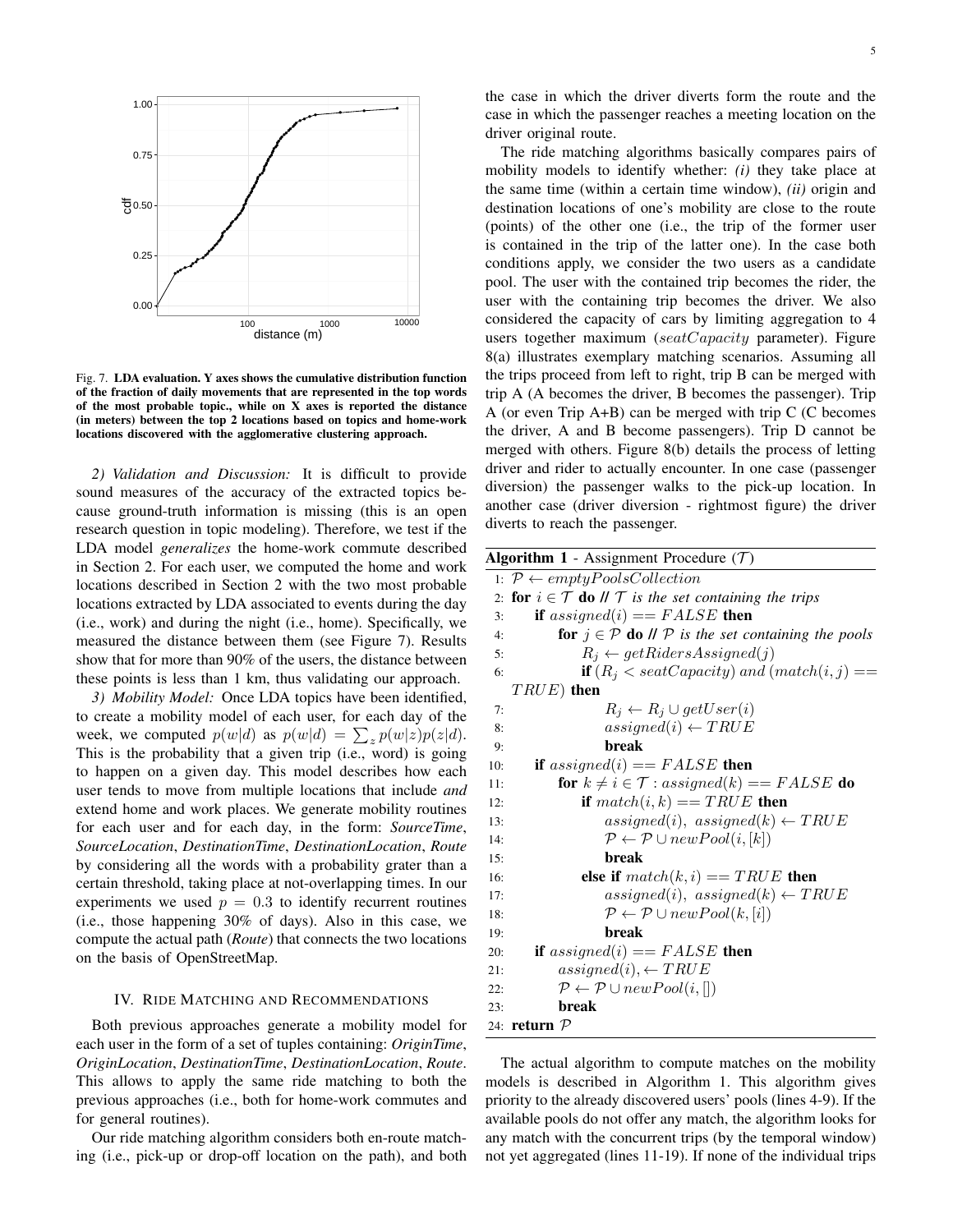

Fig. 8. (a) Exemplary aggregation strategies for the analyzed trips. Trip B can be merged with Trip A (A becomes the driver, B becomes the passenger). Trip A (or even Trip A+B) can be merged with Trip C (C becomes the driver, A and B become passengers). Trip D cannot be merged with others. (b) An example of rider and driver diversions. The leftmost figure (in b) is an examples of trips being merged. In one case (passenger diversion) the passenger walks to the pick-up location. In another case (driver diversion - rightmost figure) the driver diverts to reach the passenger.

offers a solution, then the trip is considered as a new pool for following aggregations (line 22). As previously depicted by Figure 1, the exploited methodology points at:

- identifying shared rides (by considering both drivers' and riders' diversions) that can work as a benchmark to evaluate the possible impact of a ride sharing system before its actual deployment (i.e., before the ride sharing application has been installed by a critical mass of users)
- bootstrapping the system when the ride sharing application still does not have collected enough GPS points to infer users' mobility routine (after then bootstrap phase, GPS data will likely outperform CDR measures).

#### V. EXPERIMENTAL RESULTS

To assess our proposal, we run experiments on two large Italian cities (i.e., Torino and Milano) taking into considerations: *(i)* daily commutes and *(ii)* general mobility routines. We considered both the case in which *(iii)* riders divert from their path to reach a pick-up location, and *(iv)* drivers take a detour in order to collect riders. In each of the four originating cases, we measured the reduction in terms of the amount of trips and km saved (see Figure 9).

In the case of riders' diversions, we tested the matching mechanism (see Algorithm 2) for different values of the distance users were willing to walk  $(\delta)$  to reach a shared car. For each pair of driver-rider paths, we asserted that the rider should not walk more than  $\delta$ , and that neither the driver nor rider have to wait more than a temporal window  $\tau$  at the pickup meeting point (line 10) and that the expected arrival time of the rider should be within  $\tau$  to her/his destination time (line 12).

Results are depicted in Figure 9 (a,d). In Torino, the number of trips could be halved by adopting a trip sharing system and accepting to walk at most 500m to reach a shared vehicle. In Milano, the number of trips could be halved by walking around 1000m.

Instead, when drivers are expected to divert in picking-up potential passengers, we have assumed that their likelihood

|                              |  | <b>Algorithm 2</b> - Matching Mechanism with Rider Diversion |  |  |
|------------------------------|--|--------------------------------------------------------------|--|--|
| match(driverPath, riderPath) |  |                                                              |  |  |

|     | 1: $\tau \leftarrow temporalWindow$                                |
|-----|--------------------------------------------------------------------|
|     | 2: $\delta \leftarrow walkingThreshold$                            |
|     | 3: $D_P \leftarrow getPathPoints(driverPath)$                      |
|     | 4: $R_{OL} \leftarrow getOriginalLocation(riderPath)$              |
|     | 5: $R_{DL} \leftarrow getDestinationLocation(riderPath)$           |
|     | 6: $R_{OT} \leftarrow getOriginalTime(riderPath)$                  |
|     | 7: $R_{DT} \leftarrow getDestinationTime(riderPath)$               |
|     | 8: $match \leftarrow FALSE$                                        |
|     | 9: for $p_i \in D_P$ do                                            |
| 10: | <b>if</b> $(d(p_i, R_{OL}) \leq \delta)$ and $(\tau \leq  R_{OT})$ |
|     | $getTimeAt(p_i) $ then                                             |
| 11: | for $p_j \neq p_i \in D_P$ do                                      |
| 12: | if $(d(p_i, R_{DL}) \leq \delta)$ and $(\tau \leq  R_{DT} -$       |
|     | $getTimeAt(p_i) $ then                                             |
| 13: | $match \leftarrow TRUE$                                            |
| 14: | break                                                              |
| 15: | if $match == TRUE$ then                                            |
| 16: | break                                                              |
|     | 17: <b>return</b> $match$                                          |
|     |                                                                    |

of sharing is subjected to the impact of the diversions with regard to the length of their original routes, when traveling alone. Thus, in these scenarios we varied the spatial threshold on a ratio between the expected diversion distance over the driver's path distance.

In Algorithm 3, we mined driver-riders matching by considering a driver maximum detour in distance equal to a certain ratio ( $\delta$ ) of her initial trip ( $D<sub>D</sub>$ ) for each rider they pick-up, and another equal detour for each rider they drop-off. Furthermore, to assure savings on driven kilometers, we added a constraint on the total covered distance by the driver while she shares rides:  $d(D_{OL}, p_i) + d(p_i, R_{OL}) + d(R_{DL}, p_j) + d(p_j, D_{DL}) \le$  $D<sub>D</sub>$  (line 14). Total actual detour required to the driver in picking up and dropping off riders must be less or equal to her initial trip. Spatio-temporal closeness is evaluated for each passenger at both meeting points (lines 12-14).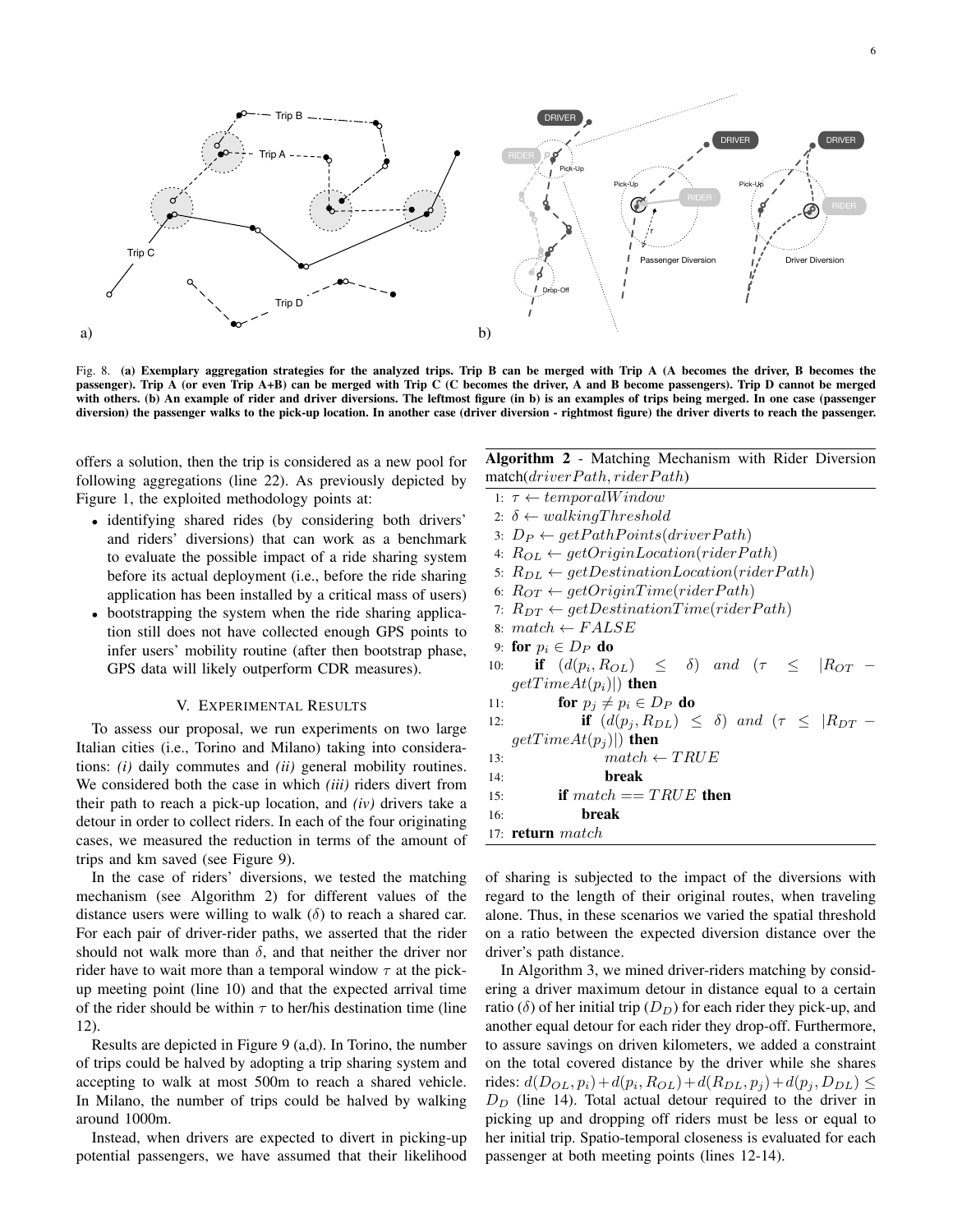Algorithm 3 - Matching Mechanism with Driver Diversion  $match(driverPath, riderPath)$ 

|     | maxmax                                                                         |
|-----|--------------------------------------------------------------------------------|
|     | 1: $\tau \leftarrow temporalWindow$                                            |
|     | 2: $\delta \leftarrow detourRatioThreshold$                                    |
|     | $3: D_P \leftarrow getPathPoints(driver Route)$                                |
|     | 4: $D_D \leftarrow getPathDistance(driverPath)$                                |
|     | 5: $R_{OL} \leftarrow getOriginalLocation(riderPath)$                          |
|     | 6: $R_{DL} \leftarrow getDestinationLocation(riderPath)$                       |
|     | 7: $R_{OT} \leftarrow getOriginTime(riderPath)$                                |
|     | 8: $R_{DT} \leftarrow getDestinationTime(riderPath)$                           |
|     | 9: $R_D \leftarrow getPathDistance(riderPath)$                                 |
|     | 10: $match \leftarrow FALSE$                                                   |
|     | 11: for $p_i \in D_P$ do                                                       |
|     | if $(d(p_i, R_{OL}) \leq \delta \times D_D)$ and $(\tau \leq  R_{OT} -$<br>12: |
|     | $getTimeAt(p_i) $ then                                                         |
| 13: | for $p_i \neq p_i \in D_P$ do                                                  |
| 14: | if $(d(p_i, R_{DL}) \leq \delta \times D_D)$ and $(\tau \leq  R_{DT} -$        |
|     | $getTimeAt(p_i))$ and $(d(D_{OL}, p_i) + d(p_i, R_{OL}) +$                     |
|     | $d(R_{DL}, p_i) + d(p_i, D_{DL}) \le D_D$ ) then                               |
| 15: | $match \leftarrow TRUE$                                                        |
| 16: | break                                                                          |
| 17: | if $match == TRUE$ then                                                        |
| 18: | break                                                                          |
|     | 19: <b>return</b> $match$                                                      |

In our study, we bypassed the complexity of computing distances constrained by the road topologies by considering spherical distances (computed in  $d(p_1, p_2)$  functions through haversine formula) between origin-destination geographic coordinates of the rider and their closest points covered by the driver with her/his route. Nevertheless, final saving computations are done on the actual road topologies. Therefore, the constraint imposed on the total covered distance by the driver did not ensure savings on the total driven kilometers (given the mismatch between the two distances). Accordingly, we introduced a multiplying factor  $(\alpha)$  that addresses the issue (i.e., it makes the spherical distance as large as the actual one:

 $\alpha \times [(d(D_{OL}, p_i)+d(p_i, R_{OL})+d(R_{DL}, p_j)+d(p_j, D_{DL})] \leq D_D$ 

In our experiments, best results have been registered with  $\alpha = 4$ . A lower value of  $\alpha$  implied an increase on the amount of saved trips (not circulating cars) and a decrease on the amount of saved kilometers (eventually negative). Results are depicted in Figure 9 (b,e).

It is worth noting that interesting results have been depicted for both the studied cities. The scenario that assumes "walking riders" could reduce the amount of circulating cars more than 50% in Torino, while in Milano it reaches savings of 40%, by accepting to walk at most 1000 meters to get collected by a driver. Drivers detours, instead, produce a less efficacy reduction of 25% on the amount of needed cars in the best case. Thus, we can conclude that the riders' diversions scenario offers a more effective car pooling with regards to the drivers' diversions scenario. However, both scenarios depict a reduction on the amount of needed cars and driven kilometers, to address all the mobility needs of people. This may reduce many issues related to traffic. The results reported by UberPool

TABLE II EXECUTION TIME IN MINUTES OF RIDE MATCHING ALGORITHMS FOR DIFFERENT SPATIAL THRESHOLDS)

|                   | Passenger Diversion | Driver Diversion |           |  |
|-------------------|---------------------|------------------|-----------|--|
| S. Threshold      | Exe. Time (mins)    | S. Threshold     | Exe. Time |  |
| 1400m             | 180                 | 10%              | 168       |  |
| 1700m             | 189                 | 15%              | 180       |  |
| 2000 <sub>m</sub> | 195                 | 20%              | 190       |  |

[15] are aligned with ours.

In the last set of experiments, Figure 9  $(c, f)$ , we analyzed the impact of time delays  $\tau$ . We report the experiments on general routines and passenger diversion (HW-routines and driver diversion produces analogous results). Delays are expressed in hours, as it is the discretisation used in the LDA algorithm. Therefore, for example,  $\tau = 0$  means that a ride should happen in the same hour ( $\pm 0 \div 59$  minutes) of the original trip, while  $\tau = 1$  means that a ride should happen within two hours  $(\pm 0 \div 119 \text{ minutes})$ . Results show that there is a 10% gap between  $\tau = 0$  and  $\tau = 1$ . While, the difference gets smaller further increasing  $\tau = 1$ . We used  $\tau = 1$  in this analysis.

Finally, it is worth noticing how specific features of the cities under our evaluation led to significantly different results. For example, in Torino the amount of trips could be halved by asking riders to walk 500 meters while in Milano the same saving is achievable by walking almost 1200 meters. It is likely that the reasons of these different reported behaviors are mainly placed in the different structure of the cities, topology of the road networks, spatial distribution of key locations (i.e., home and work places).

For example, differently from the most of Italian cities having a set of main radial roads culminating in the very city center, Torino has a Roman structure. Indeed, the most relevant roads cross each other at 90 degrees following the traditional Roman *Castrum*. This difference with Milano, which instead has a radial structure, might explain a portion of the observed differences. A better understanding of these factors, might lead to the definition of policies and guidelines to help in redesigning more efficient urban environments for large-scale ride sharing systems.

From the perspective of computational costs, all the experiments have been conducted on a single node octa-core i7-3770@3.40GHz CPU with 24GB DDR3 RAM. Clustering and LDA algorithms can be easily parallelized by dividing users among the cores. Since each user is analyzed in isolation the computation can be evenly divided. Our implementation process 10000 users in 6.5 minutes.

The ride matching algorithm is more computationally intense as in the current version matches all the 75000 trips across each other (currently with only minimal optimizations). Results for different values of spatial thresholds are reported in Table II.

The algorithm has an execution time that grows linearly with the parameter settings. Moreover, since users' routines are rather stable, this analysis can be computed once in a while (e.g., on a monthly basis) so the execution time remains acceptable even for larger number or trips. We are currently improving our algorithms to run on a Apache Spark cluster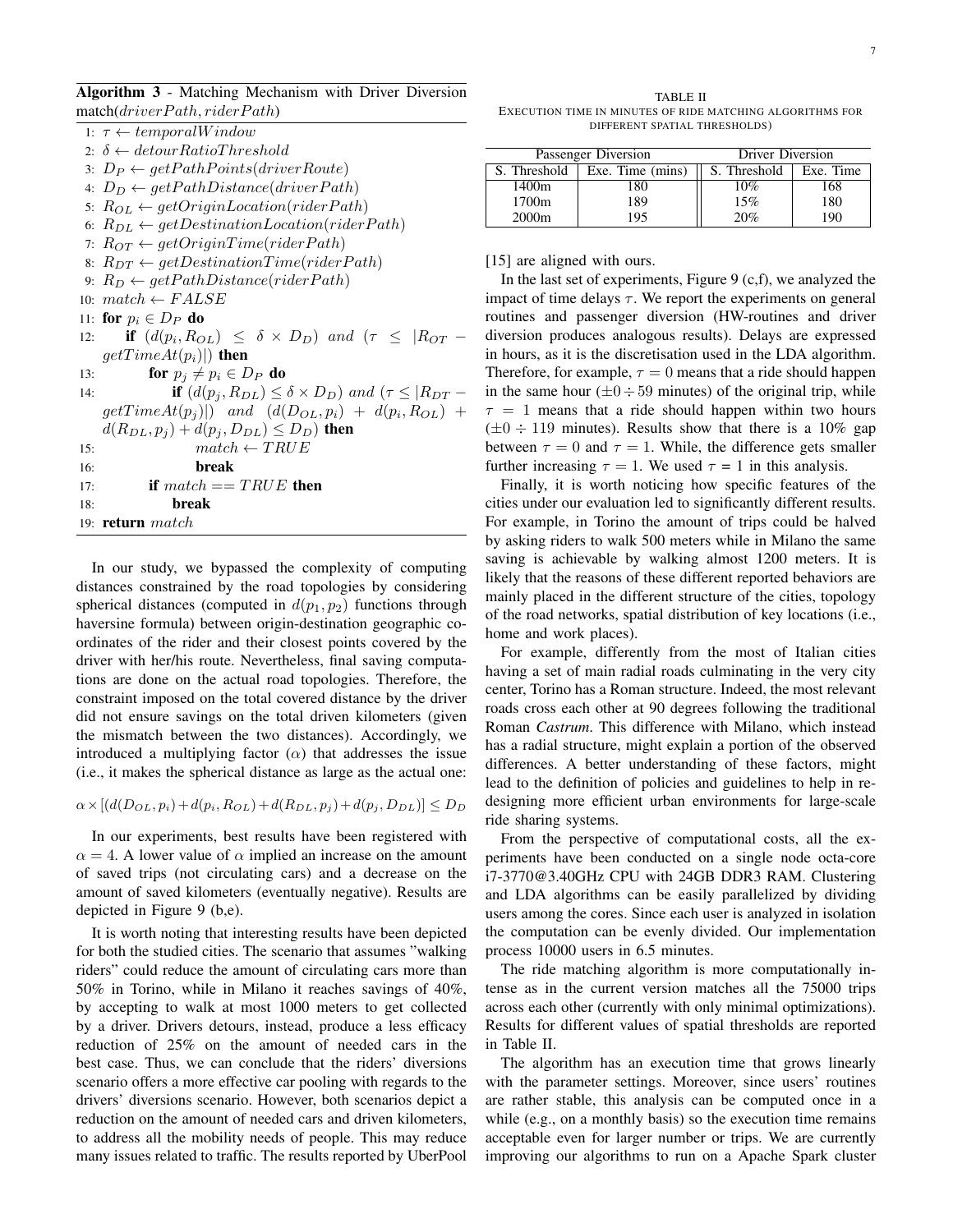

Fig. 9. Experimental results for both Torino (a,b,c) and Milano (d,e,f). In Torino, with riders diversions (a), the number of circulating vehicles can be reduced more than 50% by joining ride sharing and walking at most 1km to get a lift. The same scenario in Milano (d) offers to save up to the 40% of the needed cars. While, with drivers diversions, both in Torino and Milano (b,e), cars can be reduced up to 15% in Torino and more than 20% in Milano by accepting a maximum diversion (for each rider picked-up) around 10% of the original recurrent trip. Plots (c,f) show the impact of time delays (0 means in the same hour) in the matching process.

TABLE III TABLE SUMMARISING RECENT RESEARCH WORKS AIMING AT QUANTIFYING THE BENEFITS OF ADOPTING LARGE-SCALE SHARING SYSTEMS IN VARIOUS GEOGRAPHIC AREAS.

| Study                    | City          | Trips saved |
|--------------------------|---------------|-------------|
| Alexander, Gonzales [16] | <b>Boston</b> | 38%         |
| Bicocchi, Mamei [17]     | Torino        | 35%         |
| Cici et. al. [18]        | Madrid        | 50%         |
| Santi et. al. [19]       | New York      | 95%         |
| Uber (UberPool) $[15]$   | N/A           | 32%         |
| Trasarti et. al. [3]     | N/A           | 55%         |

and take advantage of a parallel computation pipeline for the ride matching algorithm.

## VI. RELATED WORK

The first applications promoting car pooling and ride sharing have been developed almost 20 years ago. One of the first car pooling service - *Mitfahr-Zentrale* - was deployed in 1998. One of the most popular - *BlaBlaCar* - was launched in 2003. Nowadays, the vast majority of systems propose sharing rides on *planned* and *long (*> 100km*)* trips. The well known BlaBlaCar enables peer-to-peer ride sharing among users, which can get and offer rides with a bid based approach similar to eBay. While this platform has spread around many countries, and it is grounded on a massive user base, it still requires direct inputs from its users to identify matching rides, thus the task of seeking for matching mobility needs and capabilities is not fully automated.

Recently, the popular ride sharing applications Uber (*www.uber.com*) and Lyft (*www.lyft.com*) introduced a feature allowing any users (instead of registered drivers only) to share trips with other strangers. In select cities where Uber's version,

UberPool, is available, Uber confirmed to Venturebeat that the service reduces traffic congestion by roughly 55 percent [15].

All these systems require users to explicitly enter requests for rides, and to explicitly enter travel availabilities (e.g., BlaBlaCar) or being notified about nearby requests (e.g., Uber and Lyft). The ride sharing platform we present, instead, *autonomously* looks for sharing opportunities by analyzing recurrent user's routines.

### *A. Mobility analysis for Ride Sharing*

Recently, several works tried to estimate the benefits of large-scale ride sharing platforms in terms of trips, vehicles, or congestions saved. Results have been summarised in Table III and discussed below.

In [16], authors explore the impact of ride sharing adoption on congestion using mobile phone data. They extract average daily origin-destination (OD) trips from mobile phone records and estimate the proportions of these trips made by auto and other non-auto travellers. Next, they match spatially and temporally similar trips, and assume a range of adoption rates for auto and non-auto users, in order to distill ridesharing vehicle trips. Assuming 50% adoption rate, they found: number of vehicles -19%, vehicles mile traveled -11%. They also studied the impact on traffic congestion obtaining a reduction of congested traffic time by 35%. The main difference between this and our work is that they focus on home-work commute only, while our LDA approach extracts also general routines.

In [18] authors analyse users' localizations collected by mobile phones to enable ride sharing among people with overlapped mobility routines on a daily base. The total number of circulating cars could be halved at the expense of 1 Km detours, if people that share the same home and work areas would also share their private cars. Thanks to the approach in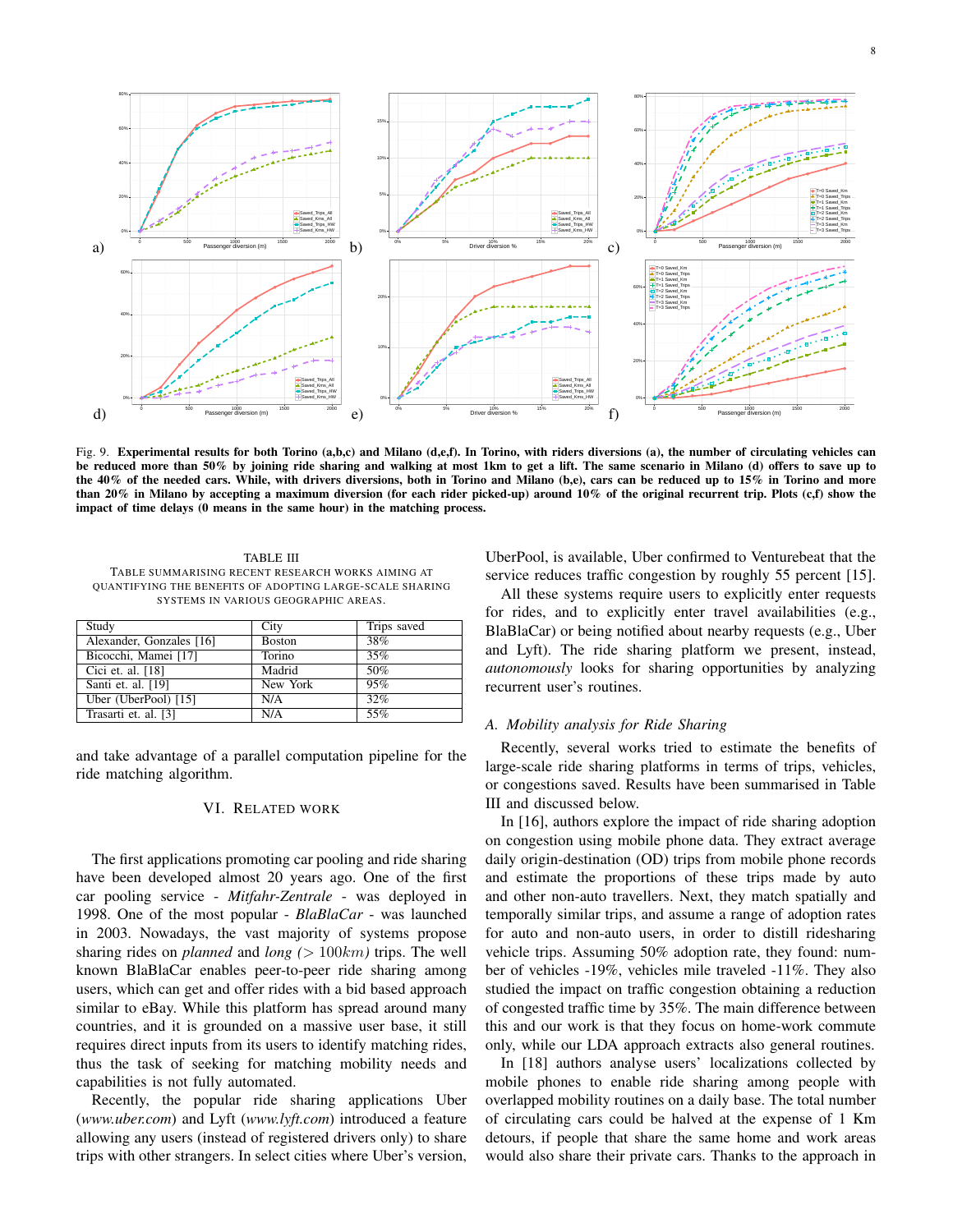the mobility routine identification provided by the proposed topic model, the work we presented here goes further by identifying both general routines and home-work commutes.

Using graph matching algorithms over New York, in [19] authors found that 95% percent of all taxi trips could be shared, without significantly increasing waiting times. These results are also due to the regular grid topology of New York.

In [3] authors analyse GPS data to extract users' mobility profiles (i.e., frequent paths) via scan statistics and clustering mechanisms. Then they run ride sharing experiments obtaining that 32% of trips could be saved if users a willing to walk for 2.5Km to reach the ride and tolerate up to 1 hour delay. Authors generalize the analysis to GSM data (CDR) reporting larger ride shareability due to inaccuracies in the user localization both in space and time (i.e., inaccuracies soften the spatio-temporal matching constraints). The algorithms we propose for mobility analysis and ride matching are novel with respect to this proposal. For example, we consider both the cases of driver and rider diversion to the pick-up/drop-off point. In general, a direct comparison between the algorithms is difficult as results strongly depend of the data being used and the city plan and mobility routines. However, our results are in line with previous findings.

In our previous works described in [17], [20], we evaluated already the ride sharing potential in Torino. However, in those works we did not taken into account en-route meeting points for riders pick-up and drop-off, but only similar departure and arrival locations were considered. Under that limit, we obtained 35% trips saved for maximum passengers walking threshold of 1 kilometer. Our current approach improves that result by considering en-route meeting points and using the actual roads topology. Moreover, we better compare results deriving from the other ride sharing scenario of drivers detours, and between the ones obtained for home-work commutes and the ones concerning generalised mobility routines.

#### *B. Ride Sharing and Applications*

Hall and Qureshi in [21] develop a probabilistic model that evaluates the likelihood that a person will successfully find a ride-match within a set of potential ride matches. Dynamic Ride-sharing (DR) is envisioned as an automated process by which individuals find ride matches on a trip-by-trip basis. They examine the DR concept on both a theoretical basis and on an actual implementation in Los Angeles. Specifically, their paper investigates the likelihood that the user of a DR system would be successful in finding a ride match. This paper shows that dynamic ride sharing is a viable concept. The same authors also report the lack of communication and social norms, among other obstacles, which concur to the low utilization rate of ride sharing support services.

In [22], authors evaluate the issue further, by proposing a set of social enablers for ride sharing. Many efforts in these directions were made by analysing social and psychological aspects of individuals while solicited through persuasive technologies [23] capable of influencing behaviors and coordinating crowdsourced activities. We believe that these aspects, beside the analysis of incentives and reputation mechanisms [23], influence the practical applicability and success of ride sharing systems relevantly, and we consider to deeper investigate on this issue in our future works.

On this line, the work in [24] considers a combination of intelligent repositioning decisions and dynamic pricing for the improved operation of shared mobility systems. Specifically, they apply incentives mechanisms to a shared bicycle system (but similar approaches could be applied to car as well) to encourage users to park bicycles at nearby under-used stations, thereby reducing the expected cost of repositioning them.

The work in [25] presents network flow technique to systematically develop a long-term many-to-many car pooling model. Long-term car pooling is defined as the sharing of a private vehicle by more than one user who need to reach a destination following a semicommon route between the individuals' points of origin and destination in a specific period. Authors employ a network flow technique to systematically develop a long-term many-to-many car pooling model. The model is formulated as a special integer multiple-commodity network flow problem. Results confirm the usefulness of the model and the heuristic algorithm and that they could be useful in practice.

An interesting application scenario for ride sharing systems is tackled in [26]. This work describes the *last-mile transportation* scenario: the movement of people and goods from a central hub to a final destination, as a challenging topic in implementing eco-friendly transport systems. In this work, they propose and design a system platform for mitigation of vehicle distribution in an electric vehicle (EV) sharing scheme for last-mile transportation. Although they focus on a completely different set of challenges, their approach can be coupled with our sharing mechanism to improve performance.

In [27] authors propose a method which aims to best utilize ride sharing potential while keeping detours below a specific limit. The method specifically targets ride sharing systems on a very large scale and with a high degree of dynamics which are difficult to address using classical approaches known from operations research. For this purpose, the road network is divided into distinct partitions which define the search space for ride matches. They also proposed a novel agentbased approach for match making among drivers. They test the algorithm for taxi sharing in Singapore. The outcome shows that the number of trips could be reduced by 42%.

In [28], authors propose another option to ease traffic problems by exploiting participatory social interactions. They depict a crowd-sourced parking service that collect and update the occupancy data of parking slots in the city. They focus on a different case study, but we think that crowd-sourcing can act as a complementary tool to the automatic process of extracting mobility profiles (i.e., places and routines) we propose. Furthermore, authors, confirms that the expected participation rate is a key factor when designing a sharing system: a system with a lower expected participation rate will place a higher burden in individual participants.

## VII. CONCLUSION

The set of algorithms depicted in our work can support an urban-scale recommender system in the identification of ride sharing opportunities by mining mobility traces collected from